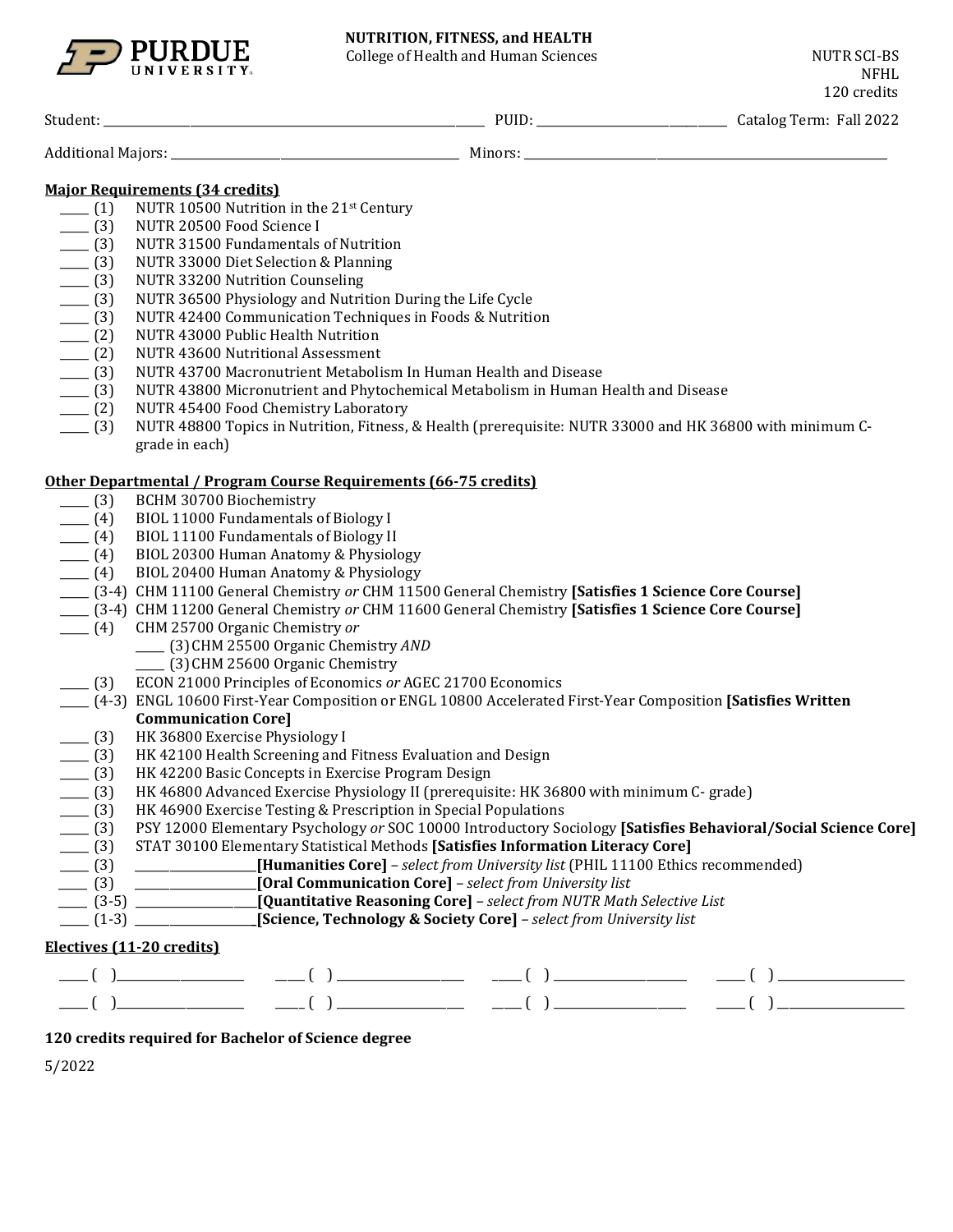### University Foundational Learning Outcomes List:<https://www.purdue.edu/provost/students/s-initiatives/curriculum/courses.html>

| NUTR Math Selective List |                                          |
|--------------------------|------------------------------------------|
| MA 15300                 | College Algebra                          |
| MA 15555                 | <b>Quantitative Reasoning</b>            |
| MA 15800                 | Precalculus - Functions and Trigonometry |
| MA 16010                 | <b>Applied Calculus I</b>                |
| MA 16020                 | <b>Applied Calculus II</b>               |
| MA 16100                 | Plane Analytic Geometry and Calculus I   |
| MA 16200                 | Plane Analytic Geometry and Calculus II  |
| MA 16500                 | Analytic Geometry and Calculus I         |
| MA 16600                 | Analytic Geometry and Calculus II        |
|                          |                                          |

A student may elect the Pass / Not-Pass (P/NP) grading option for elective courses only, unless an academic unit requires that a specific departmental course/s be taken P/NP. Students may elect to take University Core Curriculum courses P/NP; however, some major Plans of Study require courses that also fulfill UCC foundational outcomes. In such cases, students may not elect the P/NP option. A maximum of 24 credits of elective courses under the P/NP grading option can be used toward graduation requirements. For further information, students should refer to the College of Health and Human Sciences P/NP Policy.

Students are encouraged to use this advising worksheet as a resource when planning progress toward completion of degree requirements. An Academic Advisor may be contacted for assistance in interpreting this worksheet. This worksheet is not an academic transcript, and it is not official notification of completion of degree or certificate requirements. The University Catalog is the authoritative source for displaying plans of study. The student is ultimately responsible for knowing and completing all degree requirements